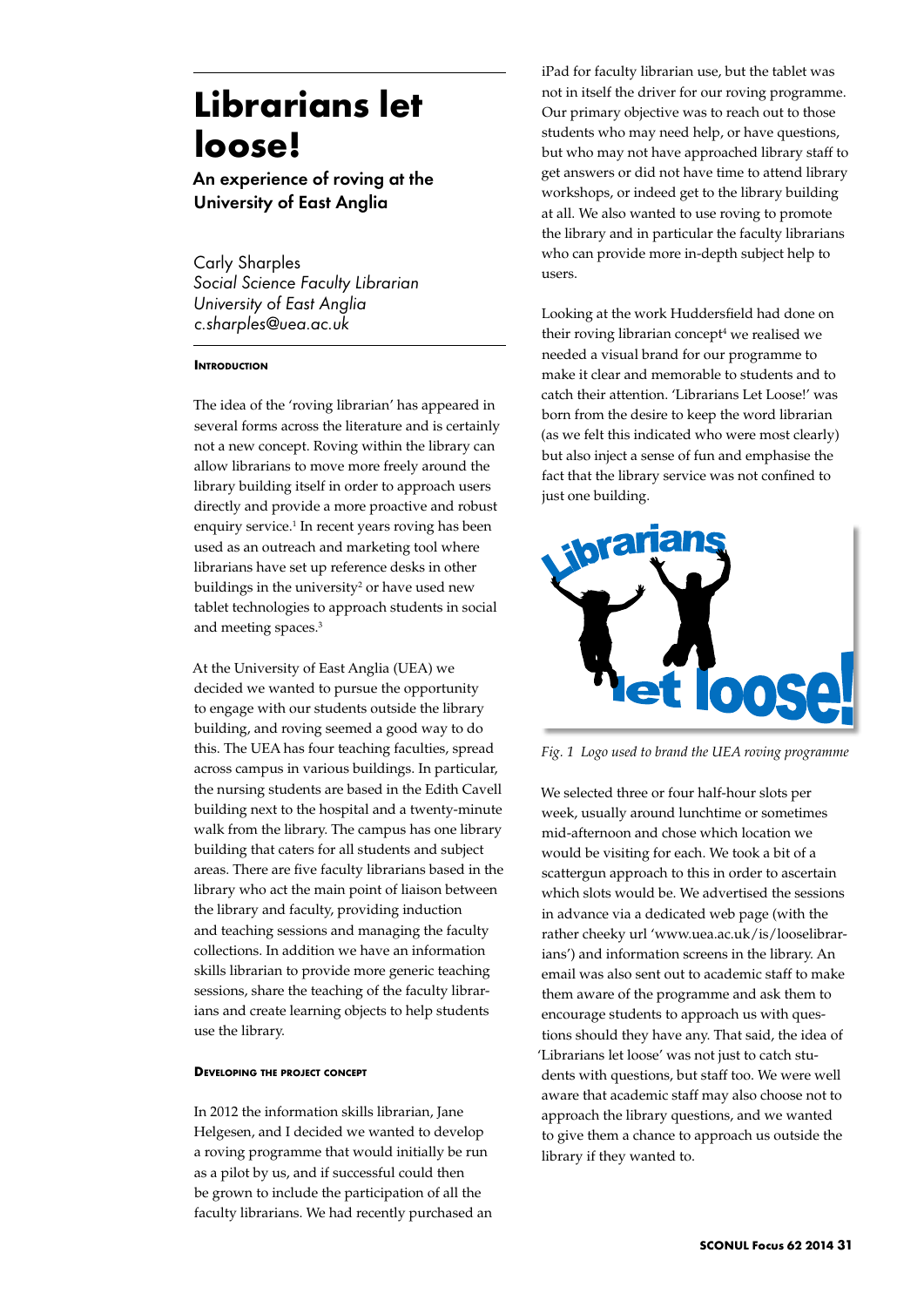We decided to run the first set of sessions for four weeks as a trial toward the end of the spring semester 2013, hoping to reach students already hard at work and therefore using the library. The locations we had chosen included the Edith Cavell building as it was so far away, but also the main café in the student union building, the café in the biosciences building, as well as some of the hubs, which at UEA are administrative centres for each faculty. We tried to rove in pairs, which helped raise our confidence levels and promoted a more collaborative feel to the project, but inevitably we did have to rove by ourselves if one of us was unavailable. We created a pull-up banner to display in the location where we were roving, and also made postcards sporting the 'Librarians let loose!' logo and briefly explaining what we were up to and when. We tweeted when we were about to go out roving, and posted on the library blog.

## **Getting out and about**

We discovered that the thirty-minute slot was pretty much perfect. This allowed time to approach everyone in an area, but if there were a large number of students it also meant we kept it short. We found that roving required quite a lot of energy! Interestingly, we found that the designed spaces where students could expect to be focused on their work – the hubs – were not really great locations for 'Librarians let loose'. Students were usually there for a particular reason, such as asking a question or collecting work, and so were less open to interruption from a helpful-looking librarian. Conversely, cafés where we could reasonably expect students not to want to talk about work at all had fantastic results, with many students happy to give positive feedback about the library, or even launch into a series of ideas for improving the service.

Overwhelmingly, the response to our presence was positive, with only a few people who (politely) asked us to move on. It must be noted, however, that all interaction with students was prompted by us going up to them, explaining who were where and why we were there, and asking if they had a question. No one came up to approach us. It was therefore very handy to have a postcard to distribute, to show students what we were trying to do, and to give them the option of contacting us at a later date if preferred. It was also useful when two of us were in a café to see which tables had a postcard already, so we did not bother students who had already been approached.

This issue of whether to approach students or not appears to have been a key element of the success of this project. In Huddersfield's case<sup>5</sup> staff participating in the roving programme showed varying degrees of comfort with the idea of approaching students directly, although they reported that use of freebies, and their opening line of 'Do you use Summon?' helped to initiate conversation. However, it was clear to us that without our being proactive and approaching people, the students would not themselves choose to engage with us. Without having a discovery service to promote, our opening line was the more banal 'Does the library meet your needs?' It seemed very effective at quickly engaging students in a discussion about the library resources. Fortunately all the faculty librarians at UEA feel that to approach students to ask them questions directly, while initially daunting, is the best way to initiate interaction and help students at point of need.

#### **Student responses**

Initially we had hoped to gain feedback about the programme through a one-minute surveymonkey questionnaire we had ready for students to answer on an iPad. As it happened, neither of us felt it was easy to ask students to evaluate their interaction with us immediately after they had spoken to us, and especially when the iPad needed to be handed back straight anyway; so even if we were not looking over their shoulder, we were 'hovering', and making the promise of an anonymously recorded response a little hard to maintain. We were also speaking to many people, some for only a couple of minutes and often in large groups, which also made it harder to request feedback in this way.

We therefore decided to keep a tally of the questions we were asked. This would enable us to group the issues students raised, and consequently identify the main areas where the library needed to improve. One aspect we perhaps had not expected was that we would have so much positive feedback from students.

Of the 286 comments made, 140 were positive, which was extremely encouraging. Of the comments designated 'negative', the main problems mentioned were to do with the physical library space, rather than the online resources, which took us by surprise as we were expecting most students to talk to us about issues of accessing full text. It was clear that the students' concept of the library primarily concerned the physical building, being able to plug their laptop in anywhere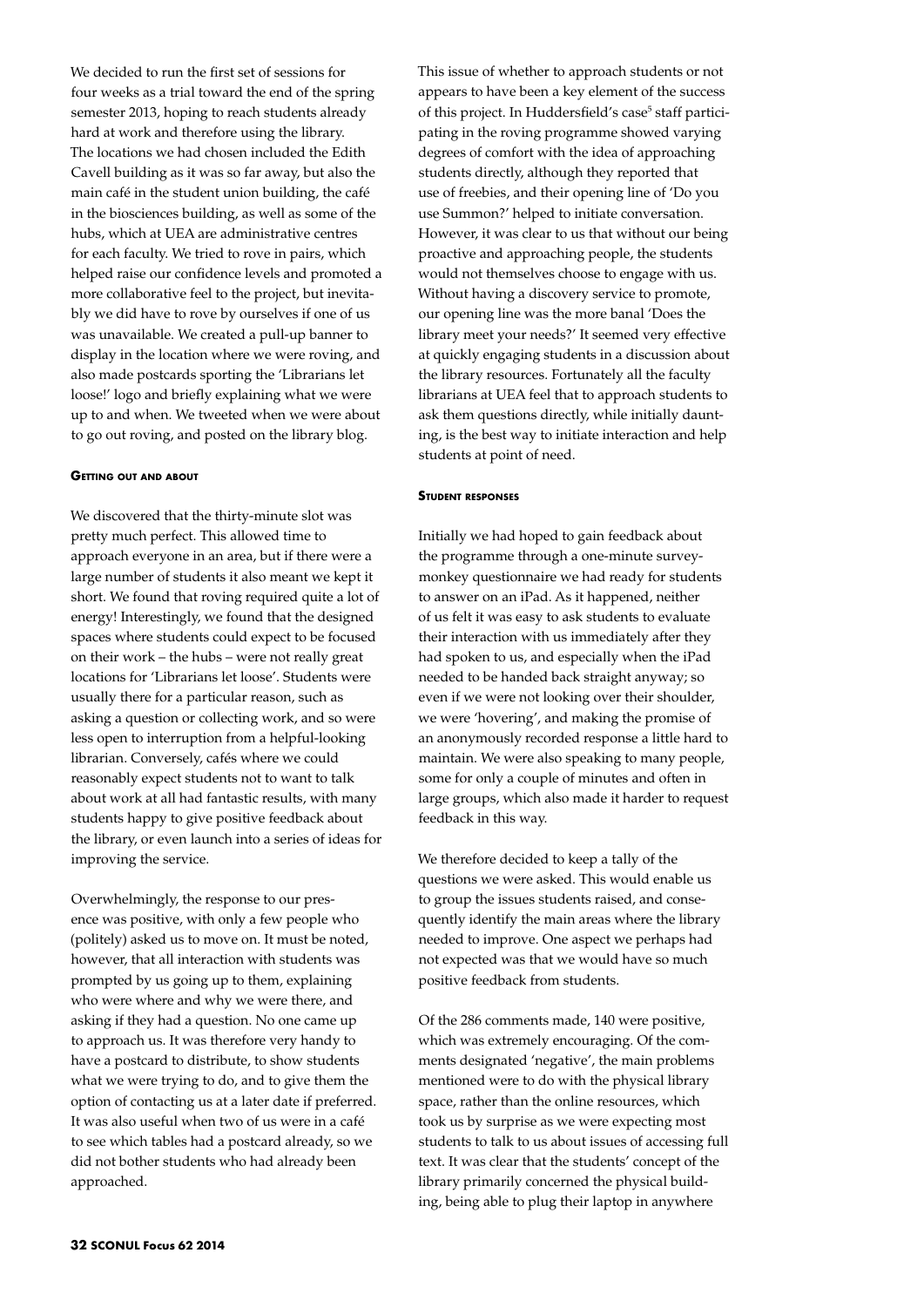

for use in our discovery service / databases, how to request books and even how to sync their Endnote libraries. The students who engaged with us were primarily undergraduates, but we did also speak with postgraduate taught and research students. Staff seemed less willing to engage with us on the rare occasions that we encountered them, although we still gave them a postcard and encouraged them to get in touch if they had a query. Unfortunately, as we were

*Fig. 2 Topics that students commented on*

they chose and being able to eat and drink while working. This may have been because we asked them about their experience of the library, and to students, the word 'library' primarily means the physical building, not the myriad online resources they have access to through the work of the library.

Students also talked to us about issues they had with loan times, renewals, number of books and fines. However, they were also quick to offer unsolicited praise regarding the library provision, prompt response to queries and requests, and the proactive approach the library takes to responding to student concerns.

Of course, for issues regarding individual students' accounts or the physical library space we were only able to note the students' concerns and pass on as feedback. With queries regarding how to search, journal provision and referencing we could help students straightaway. However, although we took both a laptop and iPad with us we never used the laptop, and rarely used the iPad. This was because students usually had their own computer with them and we could use that, or because they were happy just to talk about an issue and did not require a demonstration. This really shows that, even without the technology, just reaching out to students to talk to them can raise the profile of the library and increase student confidence in the library provision.

Being able to help students straightaway was one of the more rewarding aspects of being part of the project. Students were pleased to learn about the inter-lending service, to receive searching tips

collecting feedback by making notes on students' comments, we did not have a formal mechanism for noting student types, so this element is not reflected in our data and can only be reported anecdotally.

## **Next steps**

On the basis of the data collected and also the positive experience of the librarians who participated in the pilot scheme we deemed 'Librarians let loose' to have been a very successful programme. We wanted to be able to run it again in November 2013, when students would be working on their first assignments. We planned to follow the same format as before, but focus more on the social areas across campus where we had significant success and also involve all the faculty librarians who could choose to target the buildings where their particular students were based, thus enabling the subject-specific expertise that can be offered through roving. However, staffing changes meant that we were unable to run the programme in the autumn.

Nevertheless, our enterprising health librarian, William Jones, and newly appointed information skills librarian, Emma Coonan, took the initiative to rove again in February/ March 2014. They were specifically targeting the more remote Edith Cavell building in order to provide viable library outreach for these very busy nursing students. Three lunchtime slots were selected after liaison with the nursing school about the best periods to visit based on when the most teaching would be taking place. The school also advertised the sessions in advance on their digital screens in the building. William and Emma found that two